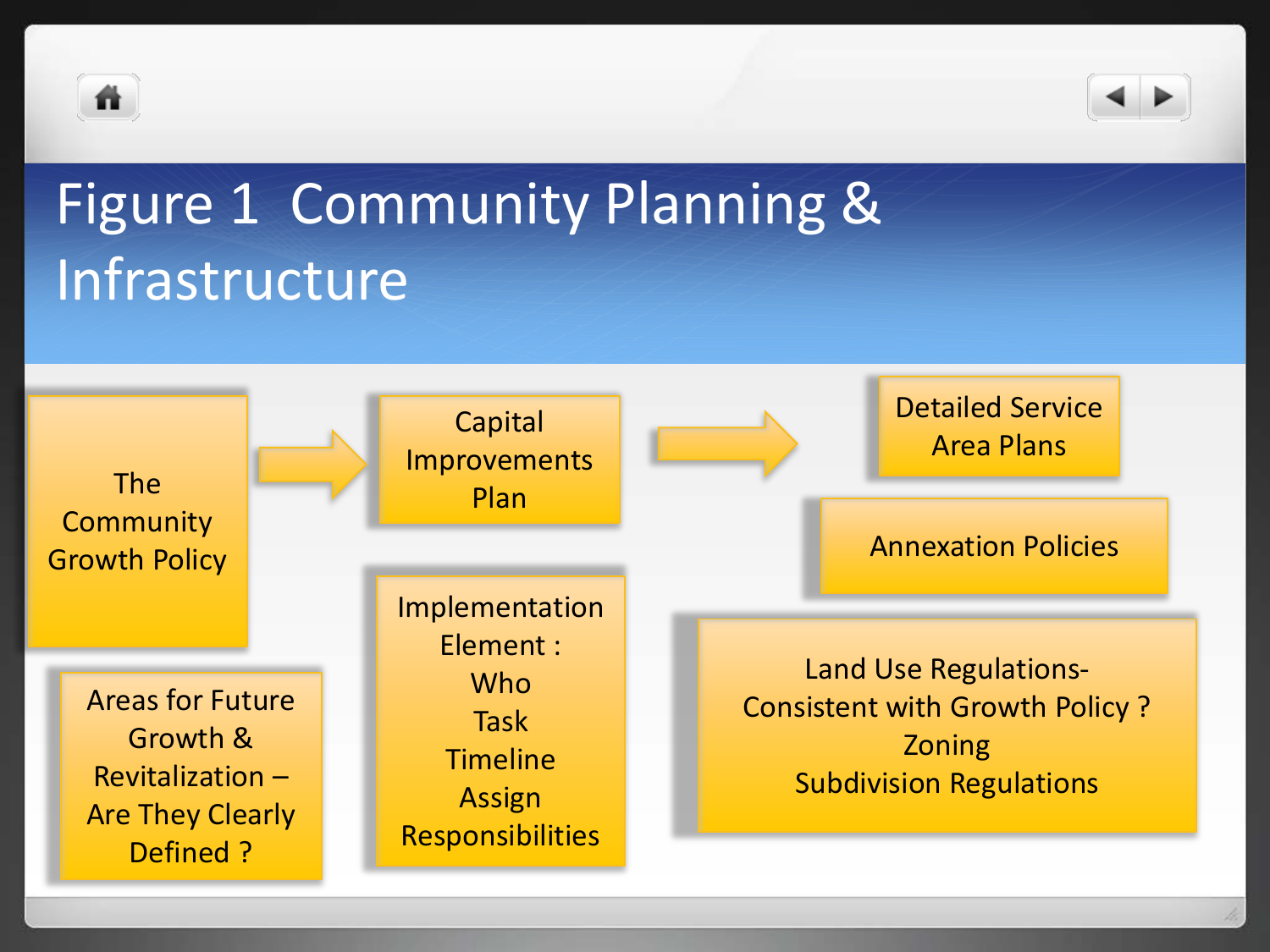



## Figure 2 The Capital Improvements Plan :

- Is it comprehensive ?
- Was the public involved ?
- Is the CIP coordinated with the annual, local govt. budget ?
- Is the CIP really used and followed ?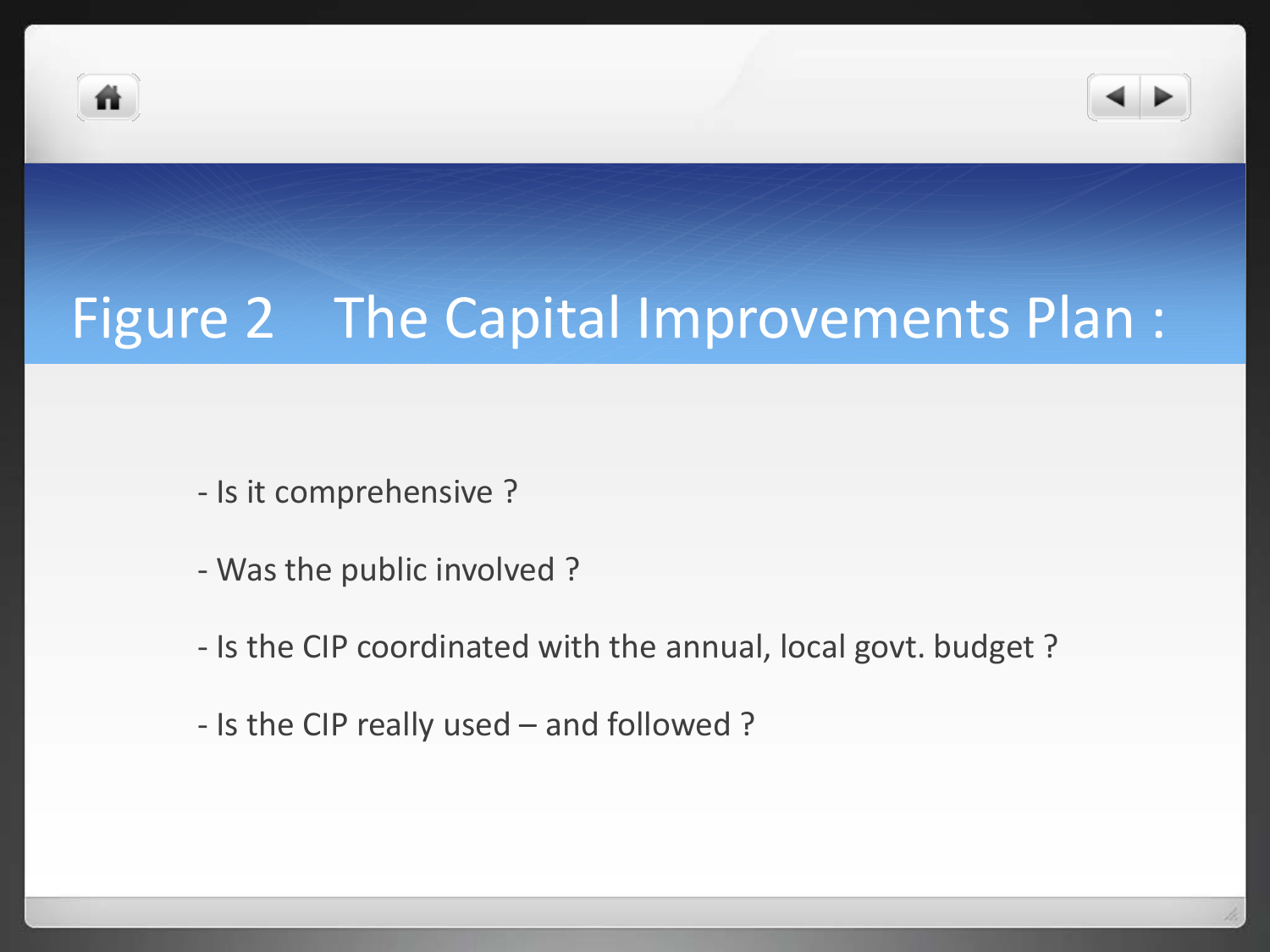



- Is there adequate land zoned for affordable housing and economic development – with infrastructure ?
- Or at least firm plans prepared to provide the necessary infrastructure if opportunity comes knocking !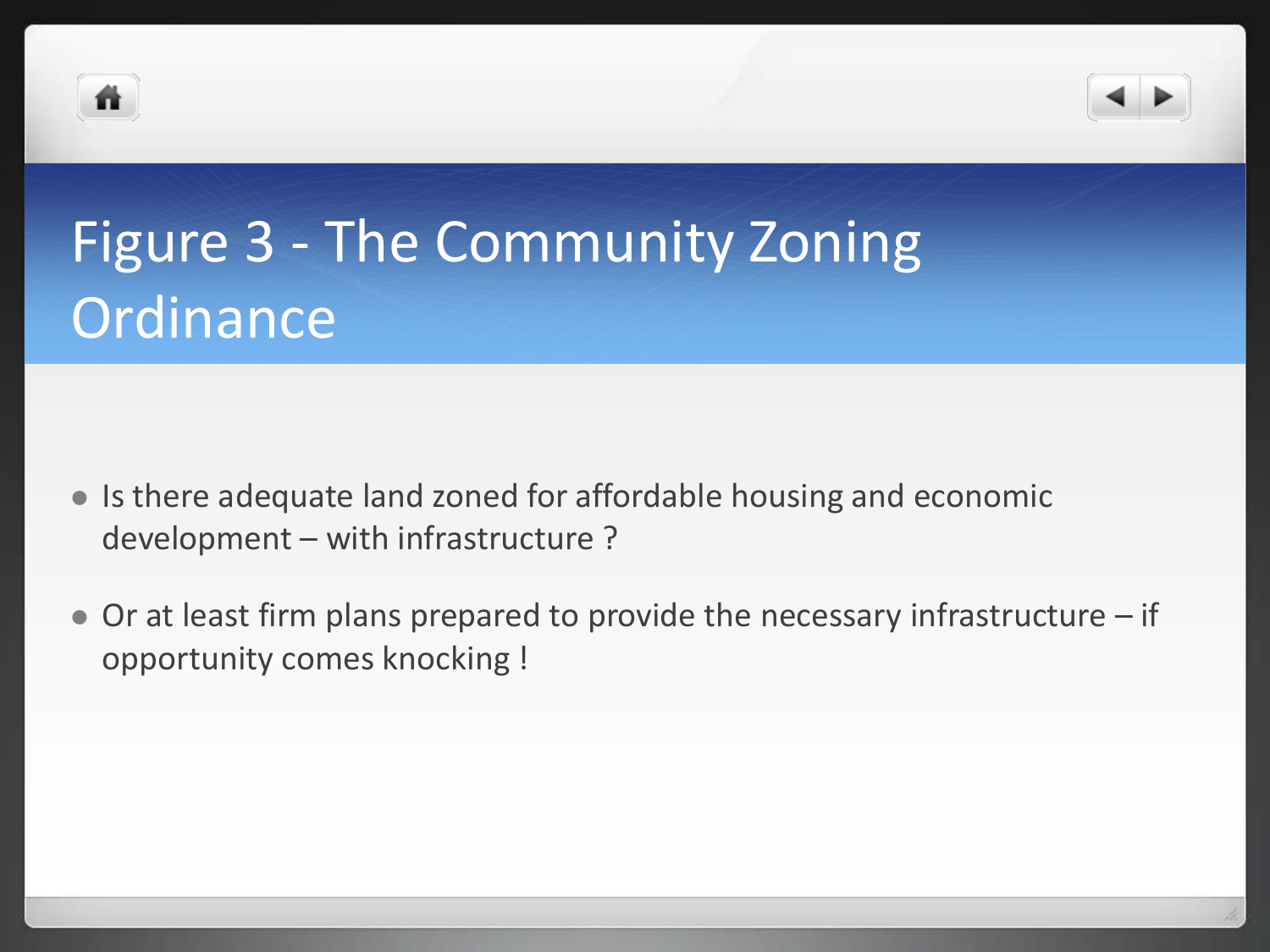



- Local Government Planning Coordination with
	- Economic Development Organizations
	- **School District**
	- MT Dept. of Transportation
	- Housing Providers For-Profit and Non-Profit
	- Conservation Organizations
	- Other Key Community Service Organizations

**Community** Planning A Coordinated Future Land Use Plan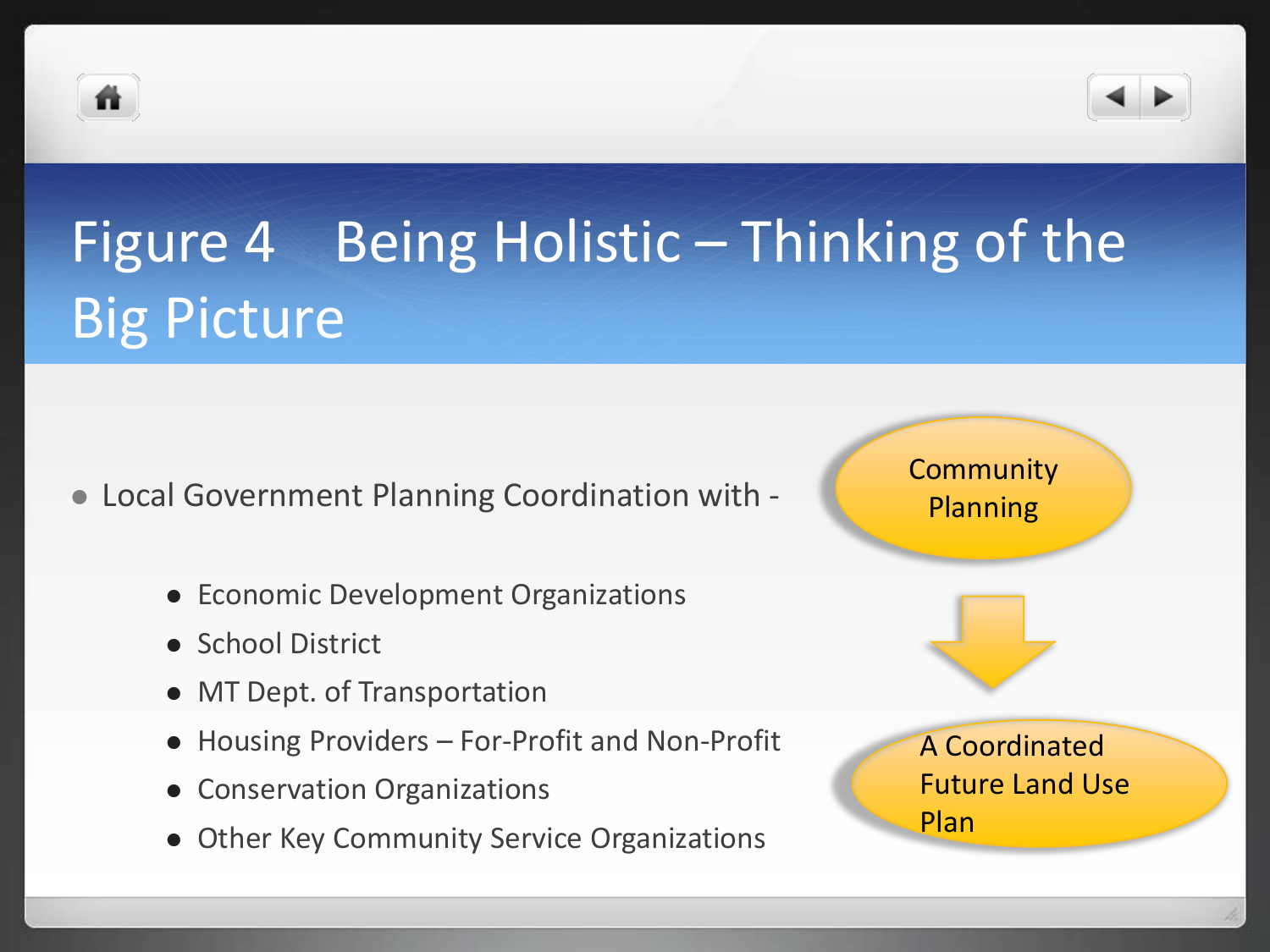



- $\bullet$  \$ Land
- \$ Infrastructure
- $\bullet$  \$ Building
- Key Components of Affordability  $-$ Either for Affordable Housing or Economic Development

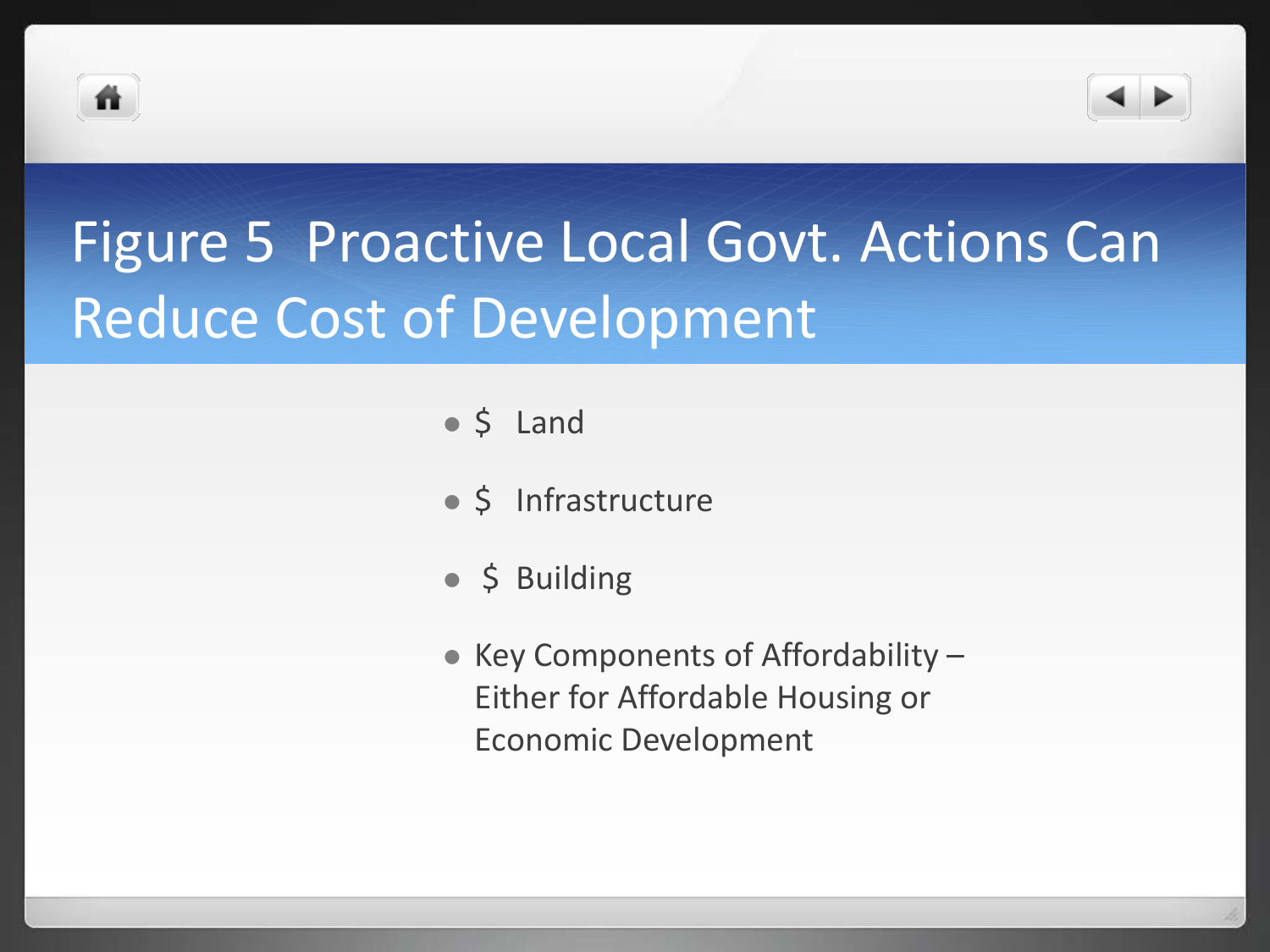



## Figure 6 Development & Revitalization – with Equal Opportunity for All

- Equal and fair housing opportunity
- Equal economic opportunity
- Equal and fair infrastructure investment